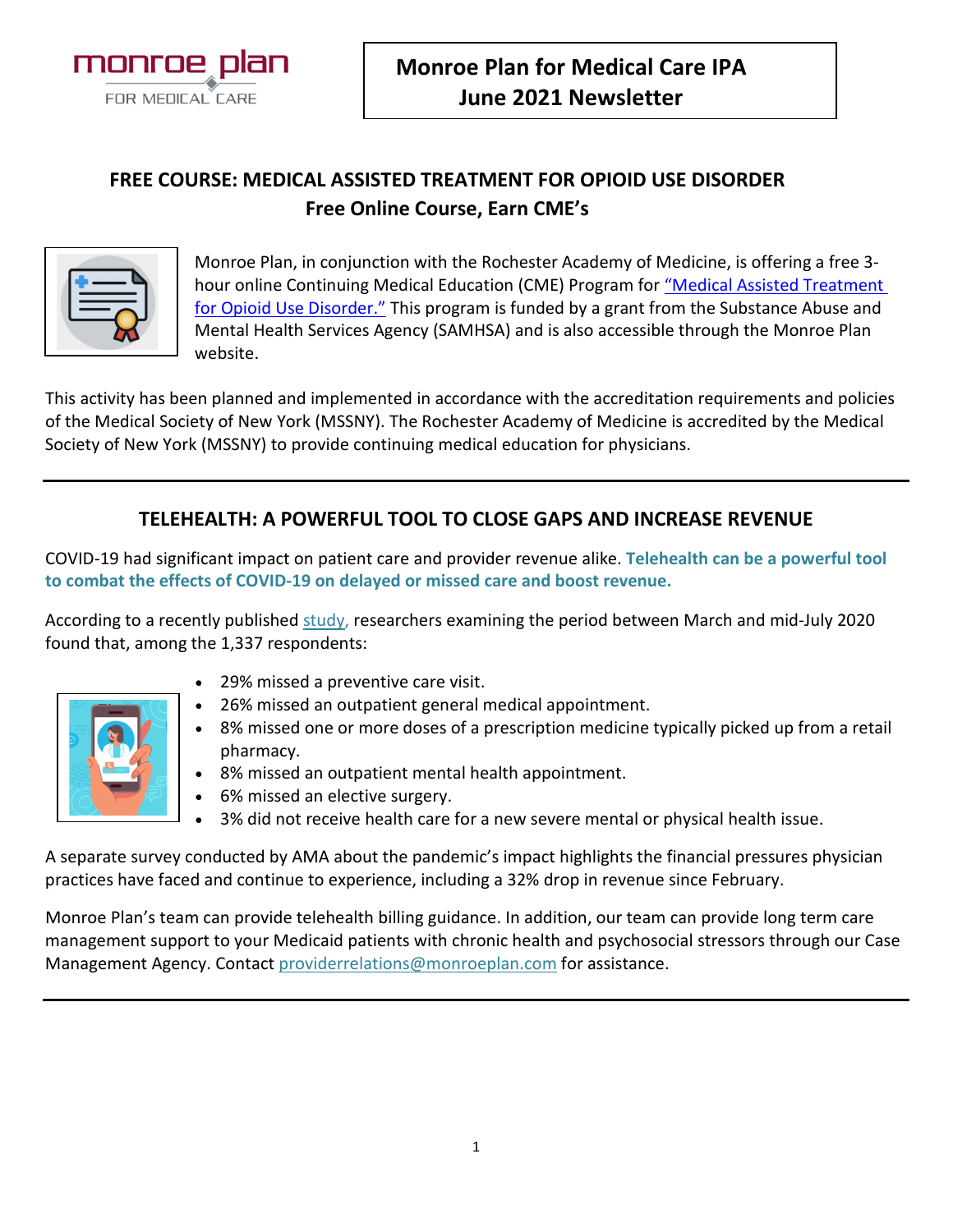

### **UNLOCKING PATIENT ACCESS TO TELEHEALTH: FREE RESOURCE**

Telehealth offers a viable solution to improving access to care for underserved populations. Yet, many cannot afford the technology needed to be able to take full advantage of telehealth services. The Emergency Broadband Benefit Program may be of interest to your patients who are in this situation

#### **What is the Emergency Broadband Benefit Program?**

The Emergency Broadband Benefit Program is a [Federal Communications Commission \(FCC\) program](https://www.fcc.gov/broadbandbenefit/) that provides a temporary discount on monthly broadband bills for qualifying low-income households. Participating broadband companies can assist with application process.

Please reach out to [stolbert@monroeplan.com](mailto:stolbert@monroeplan.com) for additional information

## **NYS EMERGENCY HOUSING AND UTILITY ASSISTANCE**

Adequate **housing** or the prevention of precarious **housing** is a key component of **health** promotion or disease prevention. Adequate **housing** is safe, secure and affordable shelter with access to suitable facilities for daily living (such as washing, cooking and heating), and sufficient living space.

Do you have patients that need assistance with housing? Beginning June 1, 2021, NYS is accepting applications for the [New York State Emergency Rental Assistance Program \(ERAP\)](https://otda.ny.gov/programs/Emergency-Rental-Assistance/) which will provide significant economic relief to help low and moderate-income households at risk of experiencing homelessness or housing instability by providing rental arrears, temporary rental assistance and utility arrears assistance. Visit the [NY ERAP Web Page](https://otda.ny.gov/programs/Emergency-Rental-Assistance/) for more information.



Please note that residents of the [City of Rochester and Monroe County](https://www.monroecounty.gov/hs-rental-assist) must apply with their local programs for emergency rental assistance. You may also contact [stolbert@monroeplan.com](mailto:stolbert@monroeplan.com) for additional information

#### **SIGNING UP FOR MOLINA'S ELECTRONIC DATA and ELECTRONIC TRANSFER SOLUTIONS.**

If you have not already done so, we encourage you to sign up for Molina's EDI/EFT solution to receive the quickest payment and remittance advice information. You can sign up by registering [here](https://providernet.adminisource.com/Start.aspx)**.** 

Any questions regarding the process should be directed to **Change Healthcare Provider Services** at [wco.provider.registration@changehealthcare.com](mailto:wco.provider.registration@changehealthcare.com) or **(877) 389-1160**.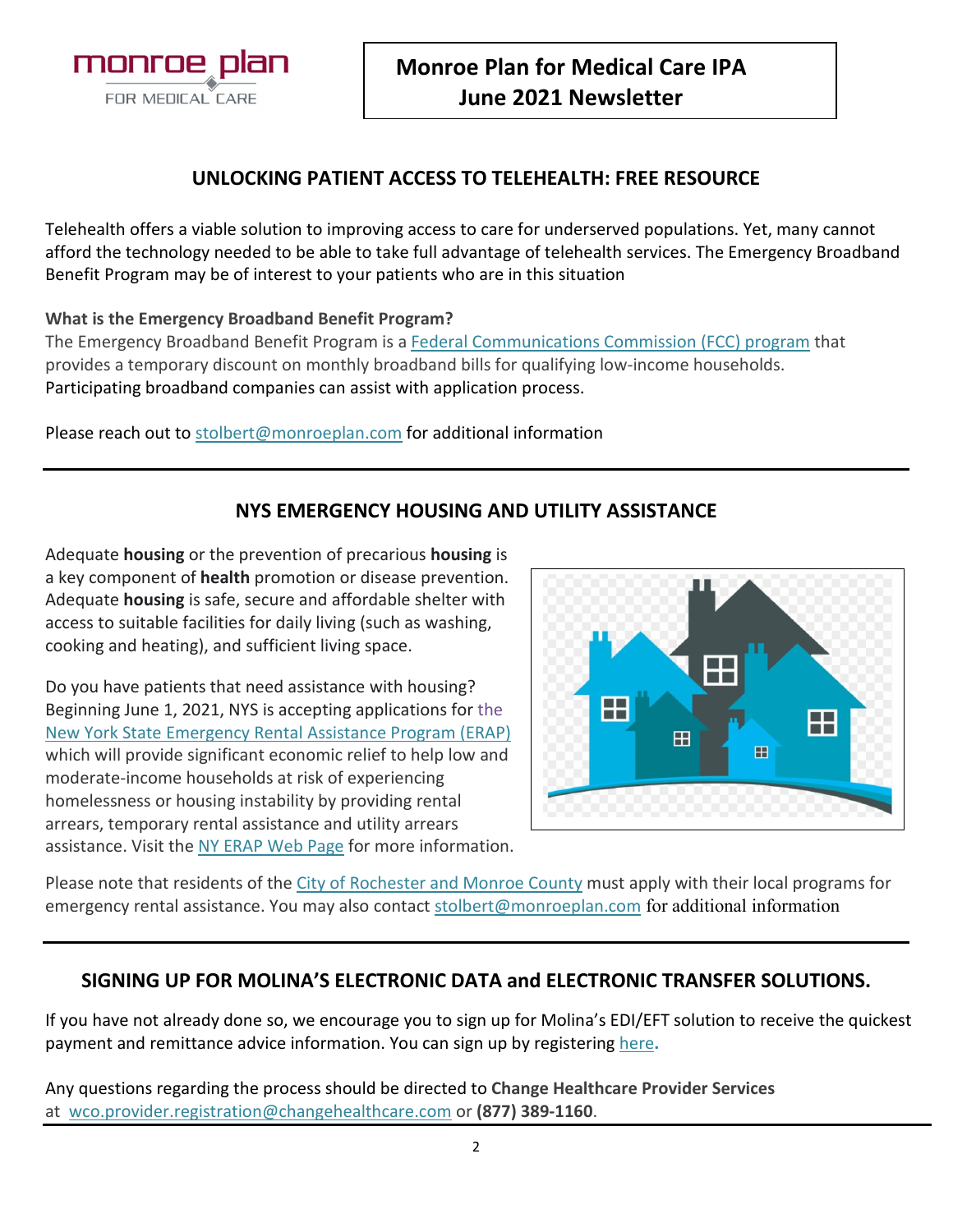

#### **ANCILLARY and FACILITY BASED CREDENTIALING INFORMATION**



Monroe Plan is committed to providing information to help you manage your interface with the contracted MCO, Molina Healthcare of New York (MHNY). Credentialing is a critical first step in this interface and ensures timely and accurate processing of claims. Molina Healthcare of New York's credentialing program has been developed in accordance with State and Federal requirements and the standards of the National Committee of Quality Assurance (NCQA). The required HDO/DO form can be foun[d here.](https://www.molinahealthcare.com/-/media/Molina/PublicWebsite/PDF/Providers/ny/medicaid/HDO-and-DO-Forms-combined_PR_508_FINAL.pdf)

Completed applications or questions should be submitted to Molina Healthcare of New York's Network Operations team via email: [MHNYNetworkOperations@MolinaHealthCare.Com.](mailto:MHNYNetworkOperations@MolinaHealthCare.Com)

#### **MONROE PLAN'S PROVIDER PORTAL**

Monroe Plan is dedicated to providing outstanding service and support to our provider network. We continue to add valuable resources and information to our provider portal, introduced earlier this year. In addition, the portal centralizes forms and tracks communications and transactions-so you don't have to. Ask us about registering today by emailing [pfmemails@monroeplan.com](mailto:pfmemails@monroeplan.com) to learn more.

## **ACCESS AND AVAILABILITY STANDARDS REMIINDER**

Primary Care Providers (PCPs) (Family Practice, Internal Medicine, Obstetrics/Gynecology (OB/GYN), Pediatricians), and Behavioral Health Providers who contract with Medicaid Managed Care Plans must meet specific appointment and availability standards to ensure that enrolled Medicaid members have appropriate access to necessary health care. New York State routinely completes surveillance activities to evaluate compliance with the following appointment availability standards, (Medicaid Model Contract 15.2, Appointment Availability Standards):

| <b>NYSDOH Appointment Standards</b> |                                         |
|-------------------------------------|-----------------------------------------|
| <b>Type of Visit</b>                | <b>Required Timeframe</b>               |
| Urgent care visit                   | Within 24 Hours                         |
| Non-urgent sick visits              | Within 3 days                           |
| Routine, preventive care visit      | Within 4 weeks                          |
| First pre-natal visit               | Within 3 weeks during 1st trimester     |
|                                     | (2 weeks during 2nd, 1 week during 3rd) |
| First newborn visit                 | Within 2 weeks of hospital discharge    |